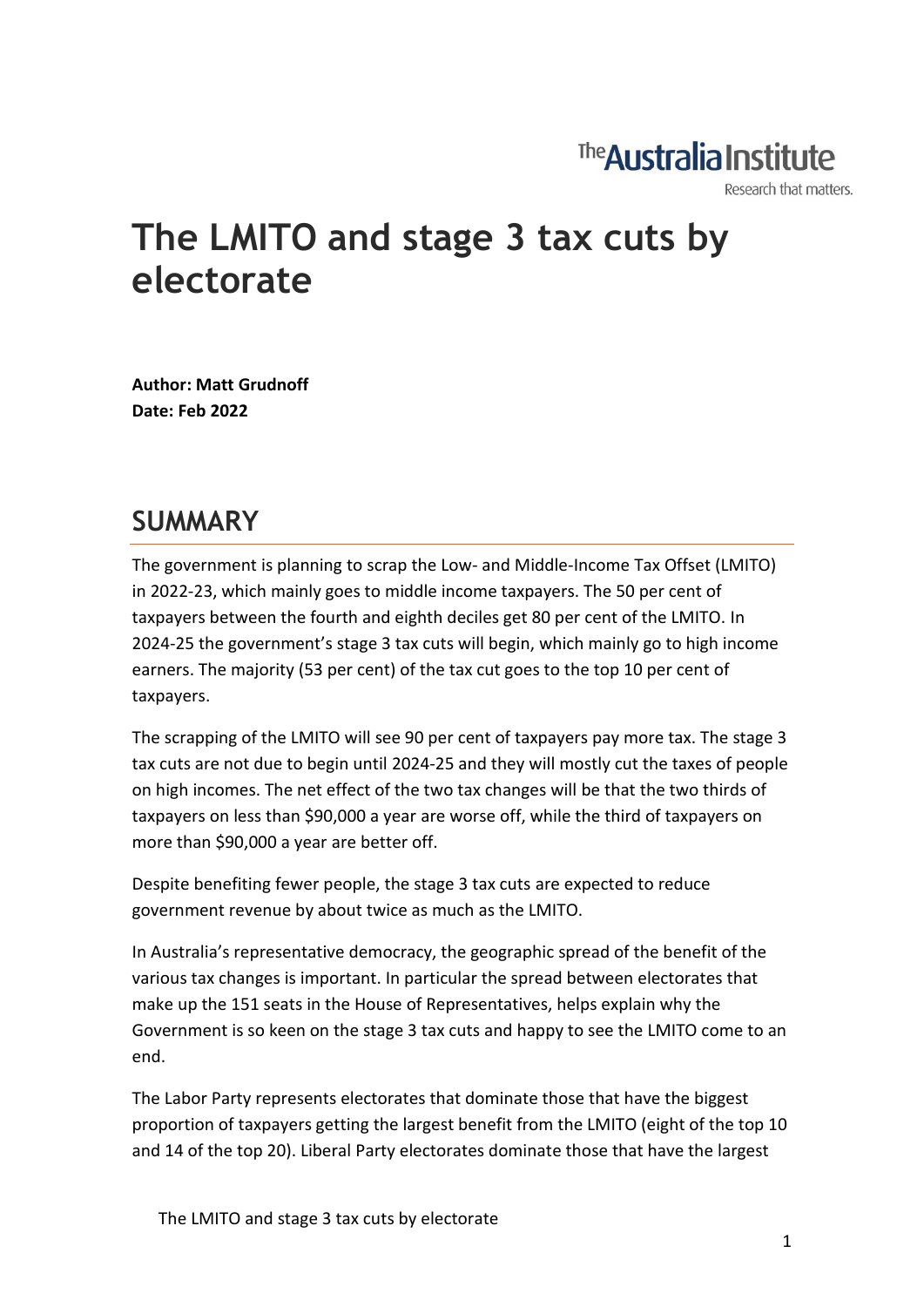proportion of taxpayers getting the biggest benefit from the stage 3 tax cuts (seven of the top 10 and 12 of the top 20). This helps explain why the Liberal Party have been strong advocates for the stage 3 tax cuts and less concerned about the LMITO coming to an end.

It is less easy to understand why the Coalition Government's junior partner, the National Party, support the stage 3 tax cuts. The stage 3 tax cuts will see 40 per cent of taxpayers get no benefit. The electorates that have the largest proportion of taxpayers who get no benefit are mainly represented by the National Party. Six of the National Party's 16 electorates are in the top 10 electorates getting no benefit. There are 10 National Party electorates in the top 20. That represents almost two thirds of all National Party electorates. Despite this the National Party have been advocating for the stage 3 tax cuts as part of the Coalition Government.

### **LMITO VERSUS STAGE 3 TAX CUTS**

The Morrison Coalition Government is planning two major changes to the tax system. The first change to the tax system will occur when the Low- and Middle-Income Tax Offset (LMITO) ends in 2021-22, with refunds being paid for the last time in 2022-23. The end of the LMITO represents a tax increase for everyone who receives it. The LMITO is a tax offset that is paid to people when they submit their tax return. The rates of the LMITO are shown in Table 1.

| <b>Taxable income</b> | <b>LMITO</b>                                                   |
|-----------------------|----------------------------------------------------------------|
| \$37,000 or less      | \$255                                                          |
| \$37,001 to \$48,000  | \$255 plus 7.5% of the portion of taxable income over \$37,000 |
| \$48,001 to \$90,000  | \$1,080                                                        |
| \$90,001 to \$126,000 | \$1,080 minus 3% of the portion of taxable income over         |
|                       | \$90,000                                                       |

#### **Table 1 – Rates of the LMITO**

Most of the benefit of the LMITO goes to middle income earners. The 50 per cent of taxpayers between the fourth and eighth deciles get 80 per cent of the LMITO. None goes to those in the top 10 per cent and only five per cent goes to those in the top 20 per cent. The income distribution of the LMITO is shown in Figure 1.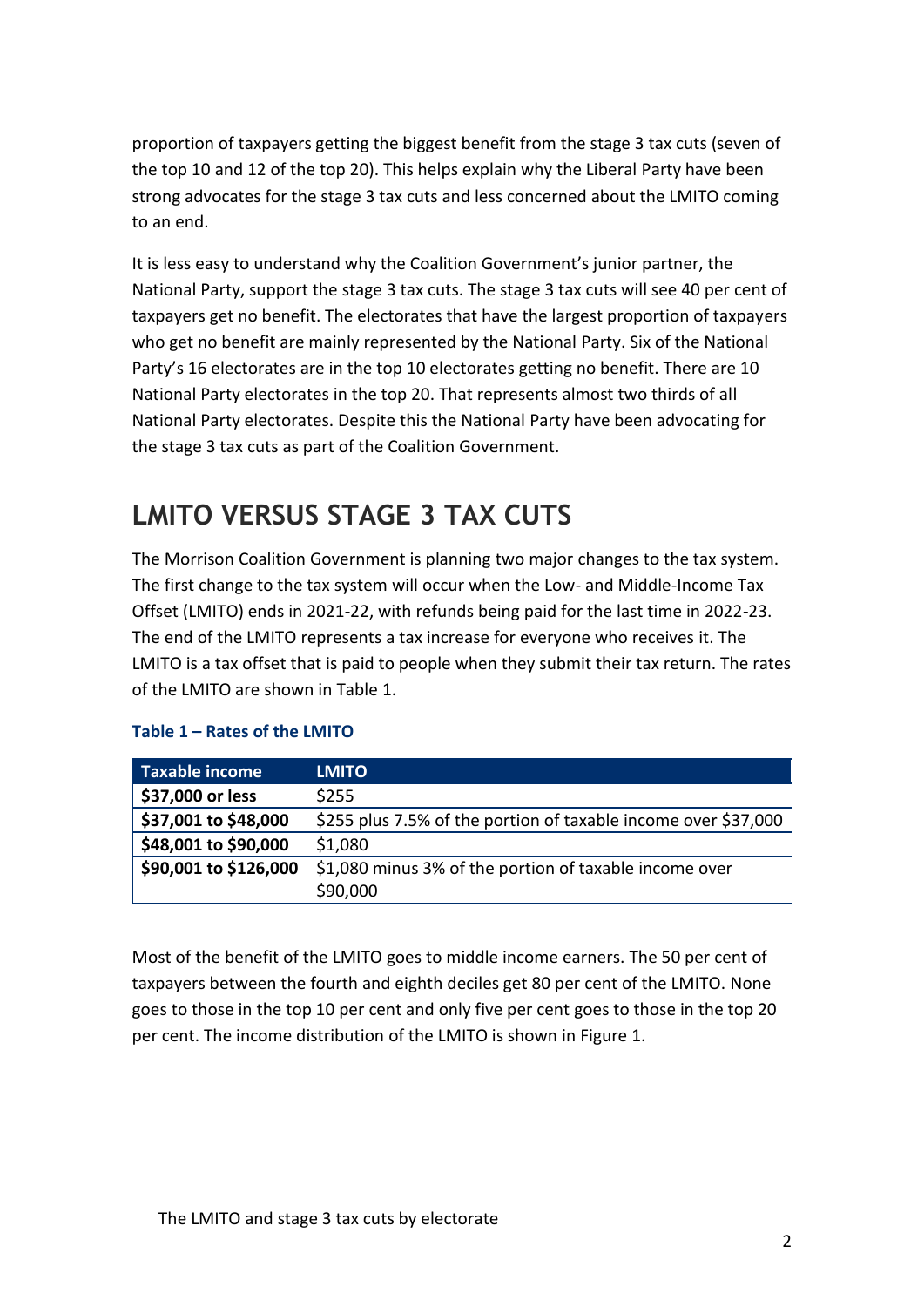

#### **Figure 1 – Income distribution by decile of LMITO by decile in 2021-22**

Source: Author's calculations (see appendix A)

In July 2024 the stage 3 tax cuts will come into effect. These tax cut will:

- Increase the income at which the top tax bracket begins from \$180,001 to \$200,001.
- Remove the 37 per cent backet which previously applied to incomes from \$120,001 to \$180,000.
- Lower the income tax rate for the new bracket that extends from \$45,001 to \$200,000 from 32.5 per cent to 30 per cent.

The beneficiaries of the stage 3 tax cuts are very different from the beneficiaries of the LMITO. Far fewer people benefit from the stage 3 tax cuts and those who do are mainly on high incomes. Those earning \$45,000 or less a year will get nothing from the tax cut, while those earning \$200,000 a year will get a tax cut of \$9,075 per year. Looking at the income distribution of the tax cut by deciles we see that the top 10 per cent of taxpayers get most of the tax cut (53 per cent), while the bottom 20 per cent of taxpayers get nothing. The distribution of the stage 3 tax cuts by income is shown in Figure 2.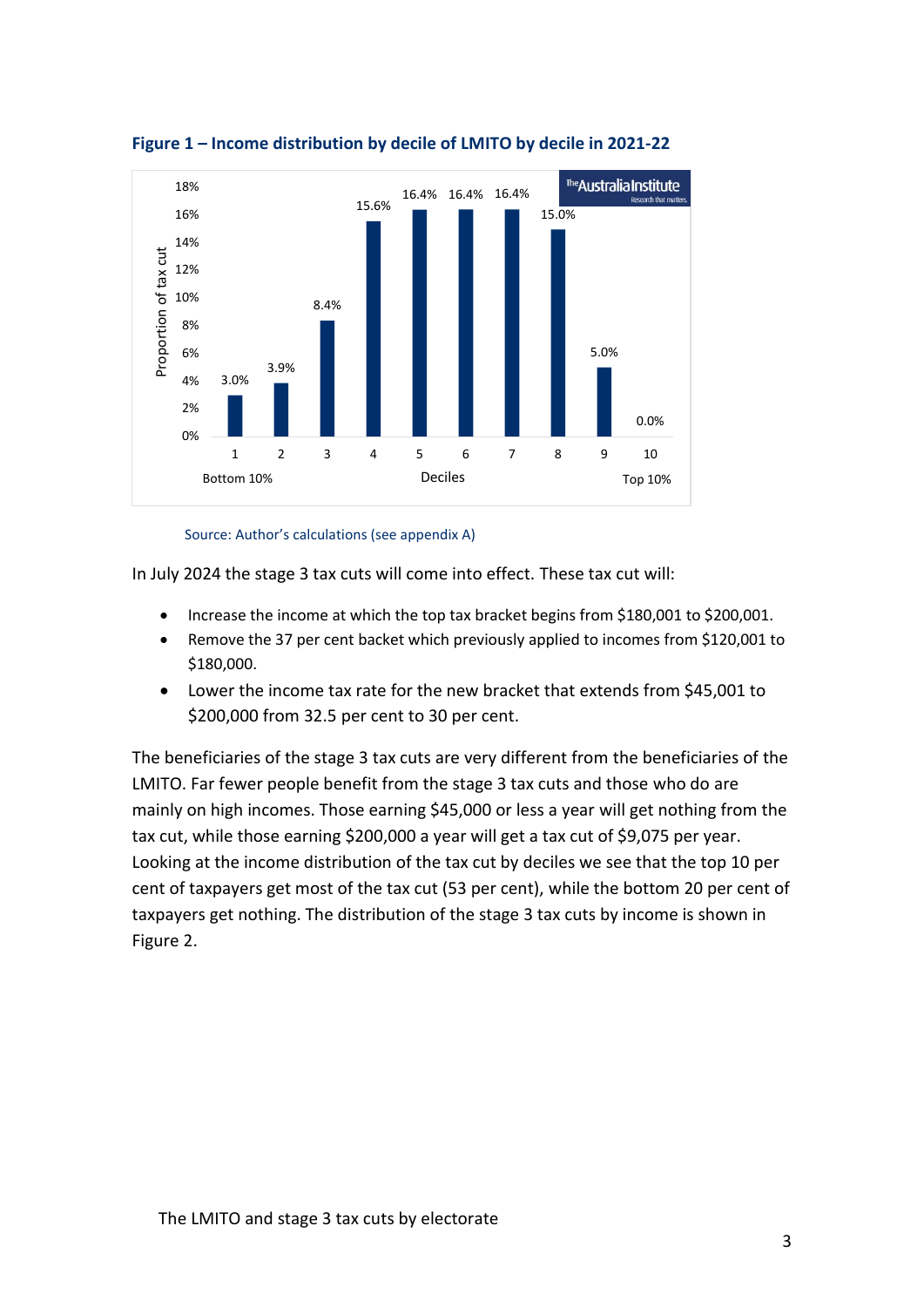

**Figure 2 – Income distribution by decile of stage 3 tax cuts in 2024-25**

Source: Author's calculations (see appendix A)

While the LMITO benefits many more taxpayers (90 per cent of them) than the stage 3 tax cuts (60 per cent), the stage 3 tax cuts will reduce budget revenue by more than double the LMITO. The LMITO is expected to reduce budget revenue by \$7.4 billion in its final year of operation.<sup>1</sup> The stage 3 tax cuts are expected to reduce revenue by more than twice as much, \$15.7 billion, in its first year of operation.<sup>2</sup>

### **ISSUE OF TIMING**

The removal of the LMITO and the introduction of the stage 3 tax cuts do not occur at the same time. The LMITO ends in 2021-22 (with the refunds paid in 2022-23), while the stage 3 tax cuts do not start until July 2024. This means that almost 90 per cent of those who get the LMITO will face a tax increase in 2022-23. None of them will get any benefit from the stage 3 tax cuts until 2024-25.

Even if they did coincide, the beneficiaries of the stage 3 tax cuts are very different to the beneficiaries of the LMITO. Figure 3 shows taxable incomes from \$30,000 per year to \$200,000 per year, and the amount of LMITO that people on those incomes will lose

<sup>1</sup> Commonwealth of Australia (2021) *Budget 2021-22*, Budget paper No. 2, available at <https://budget.gov.au/2021-22/content/bp2/download/bp2\_2021-22.pdf>

<sup>2</sup> Wright S (2021) *Stage 3 tax cuts to cost \$184 billion as decade of deficits looms*, SMH, 28 July, available at <https://www.smh.com.au/politics/federal/stage-3-tax-cuts-to-cost-184-billion-as-decade-ofdeficits-looms-20210727-p58dd1.html>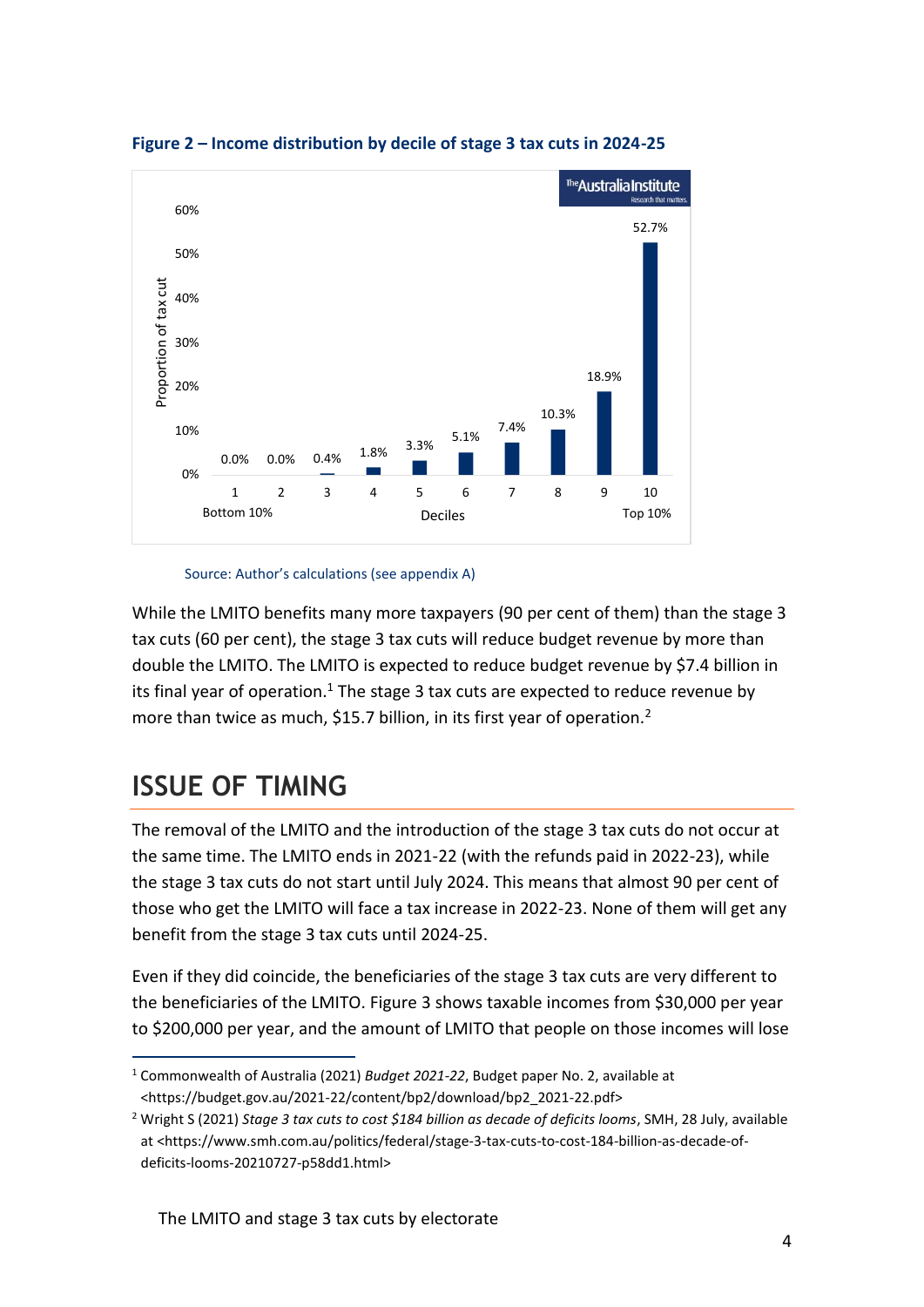(in orange) and the amount of stage 3 tax cuts that people on those incomes will gain (in blue).





Source: Author's calculations

Subtracting the stage 3 tax cut gains from the LMITO losses at the various income levels, shows what the net effect of the two tax changes will be in 2024-25, when the stage 3 tax cuts come into effect. This is shown in Figure 4.





The LMITO and stage 3 tax cuts by electorate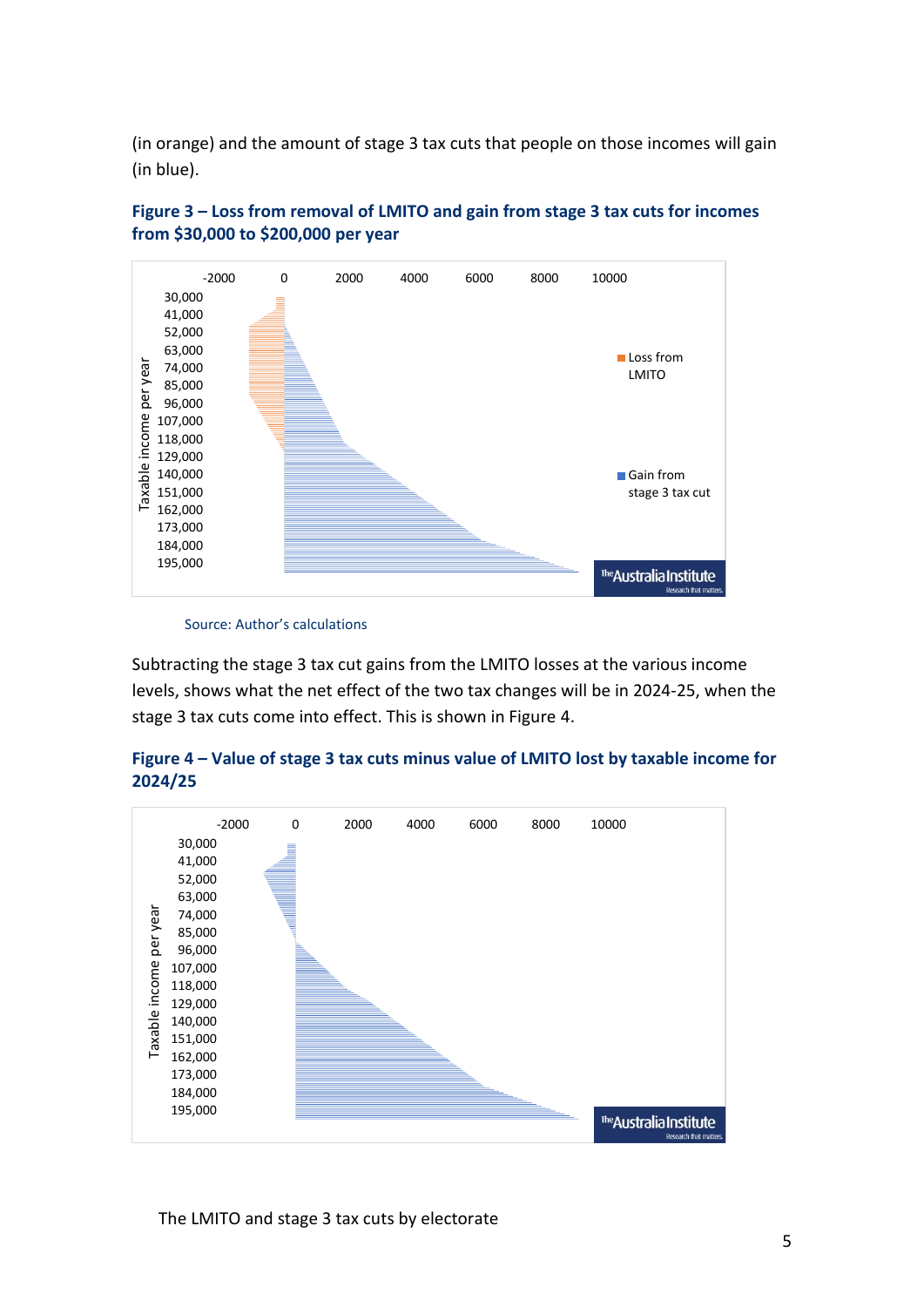#### Source: Author's calculations

Everyone earning more than \$90,000 will be better off in net terms. This represents a third of taxpayers. Everyone earning less than \$90,000 will be worse off. This represents two thirds of taxpayers.

### **ELECTORATE DISTRIBUTION OF TAX CUTS**

Taxation law is made by the Parliament, and the House of Representatives is made up by representatives from 151 electorates. The remaining 76 parliamentarians are state and territory representatives in the Senate. This means that the geographic distribution of the tax cut beneficiaries by electorates are important in understanding how political decisions are made.

This paper takes taxation statistics by postcode from the Australian Tax Office and aggregates them into Commonwealth Electoral Divisions. The taxation statistics, from 2018-19 (the latest year), show the number of people in each tax bracket by postcode. The tax brackets in 2018-19 are:

- Less than or equal to \$18,200
- \$18,201 to \$37,000
- \$37,001 to \$90,000
- \$90,001 to \$180,000
- More than \$180,000

Aggregating taxpayers by postcode into Commonwealth Electoral Divisions gives the number of taxpayers in each of these tax brackets by electorate.<sup>3</sup>

### **ELECTORATES BENEFITING MOST FROM THE LMITO**

The main beneficiaries of the LMITO are middle income earners. The maximum rate for the LMITO is for people earning from \$45,000 to \$90,000 per year. The income brackets by electorate do not exactly line up with the maximum rate of the LMITO they do come very close. The number of taxpayers earning between \$37,000 and \$90,000 per year by electorate is a good proxy for those that get the greatest benefit from the LMITO.

The electorates that have the largest proportion of taxpayers getting the greatest benefit from the LMITO are mainly Labor electorates. Of the top 10 electorates, eight are represented by the Labor Party and two are represented by the Liberal Party. The

<sup>&</sup>lt;sup>3</sup> Details on how this was done can be found in Appendix B

The LMITO and stage 3 tax cuts by electorate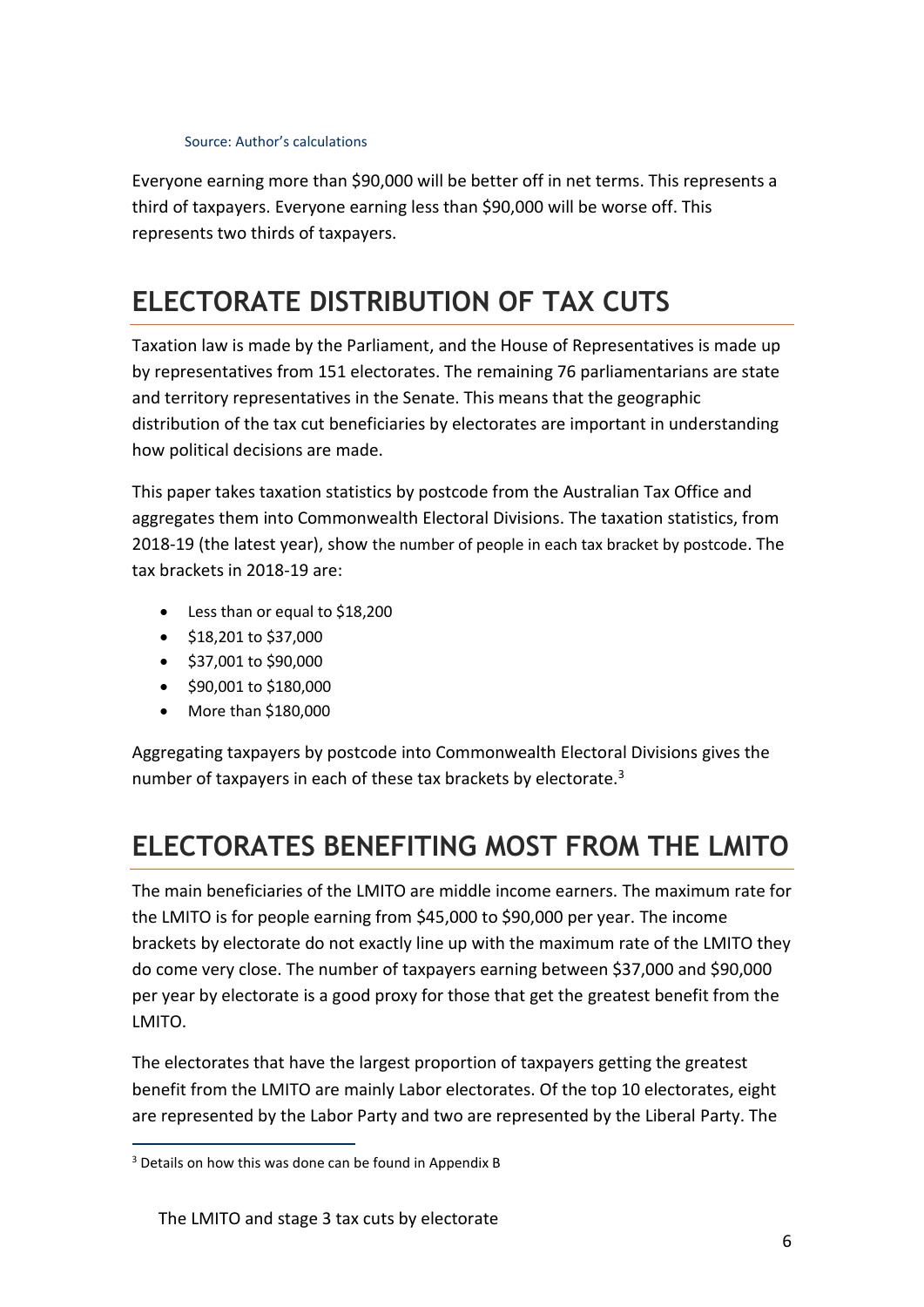top 20 are similar with 14 of the top 20 electorates represented by Labor and 6 represented by Liberals. The seats in the top 10 are all electorates on the edges of Australia's big capital cities, including Sydney, Melbourne, Brisbane and Adelaide. The 10 electorates that have the largest proportion of taxpayers getting the greatest benefit from the LMITO is shown in Table 2.

| <b>Rank</b>  | <b>Electorate</b> | <b>State</b> | <b>Party</b> | <b>Proportion</b> |
|--------------|-------------------|--------------|--------------|-------------------|
| 1            | Spence            | SA           | <b>ALP</b>   | 52%               |
| $\mathbf{2}$ | Chifley           | <b>NSW</b>   | <b>ALP</b>   | 51%               |
| 3            | Holt              | VIC          | <b>ALP</b>   | 50%               |
| 4            | <b>Blair</b>      | <b>QLD</b>   | <b>ALP</b>   | 50%               |
| 5            | Kingston          | <b>SA</b>    | <b>ALP</b>   | 50%               |
| 6            | Macarthur         | <b>NSW</b>   | <b>ALP</b>   | 50%               |
| 7            | Forde             | <b>QLD</b>   | <b>LIB</b>   | 49%               |
| 8            | Makin             | SA           | <b>ALP</b>   | 49%               |
| 9            | Lindsay           | <b>NSW</b>   | <b>LIB</b>   | 49%               |
| 10           | Gorton            | VIC          | <b>ALP</b>   | 48%               |

| Table $2 - 10$ electorates that have the largest proportion of taxpayers earning |  |
|----------------------------------------------------------------------------------|--|
| between \$37,000 and \$90,000 per year                                           |  |

Source: Taxation Statistics 2018-19 (see Appendix B)

The proportion of taxpayers in the top 10 electorates who benefit the most from the LMITO is also very high. About half of all taxpayers in those electorates get either the maximum rate or something close to that. The lack of Liberal Party electorates in the top 10 and top 20 might help explain why the Coalition Government is currently planning to end the LMITO in 2021-22.

The electorates that have the smallest proportion of taxpayers getting the greatest benefit from the LMITO are mainly electorates represented by the Liberal Party. Of the 10 electorates, eight are Liberal, one is independent, and one is Labor. The top 20 also sees the Liberal Party dominate, with 16 of the top 20 seats. The remaining four have one each from the National Party, Labor Party, Greens and an independent.

The electorates in the top 10 are all wealthy electorates in the inner parts of capital cities. Electorates in Sydney make up six of the 10, with Melbourne and Perth each having two. The 10 electorates that have the smallest proportion of taxpayers getting the greatest benefit from the LMITO is shown in Table 3.

#### **Table 3 – 10 electorates that have the smallest proportion of taxpayers earning between \$37,000 and \$90,000 per year**

| Rank Electorate  |         | State Party Proportion |
|------------------|---------|------------------------|
| <b>Bradfield</b> | NSW LIB | 32%                    |

The LMITO and stage 3 tax cuts by electorate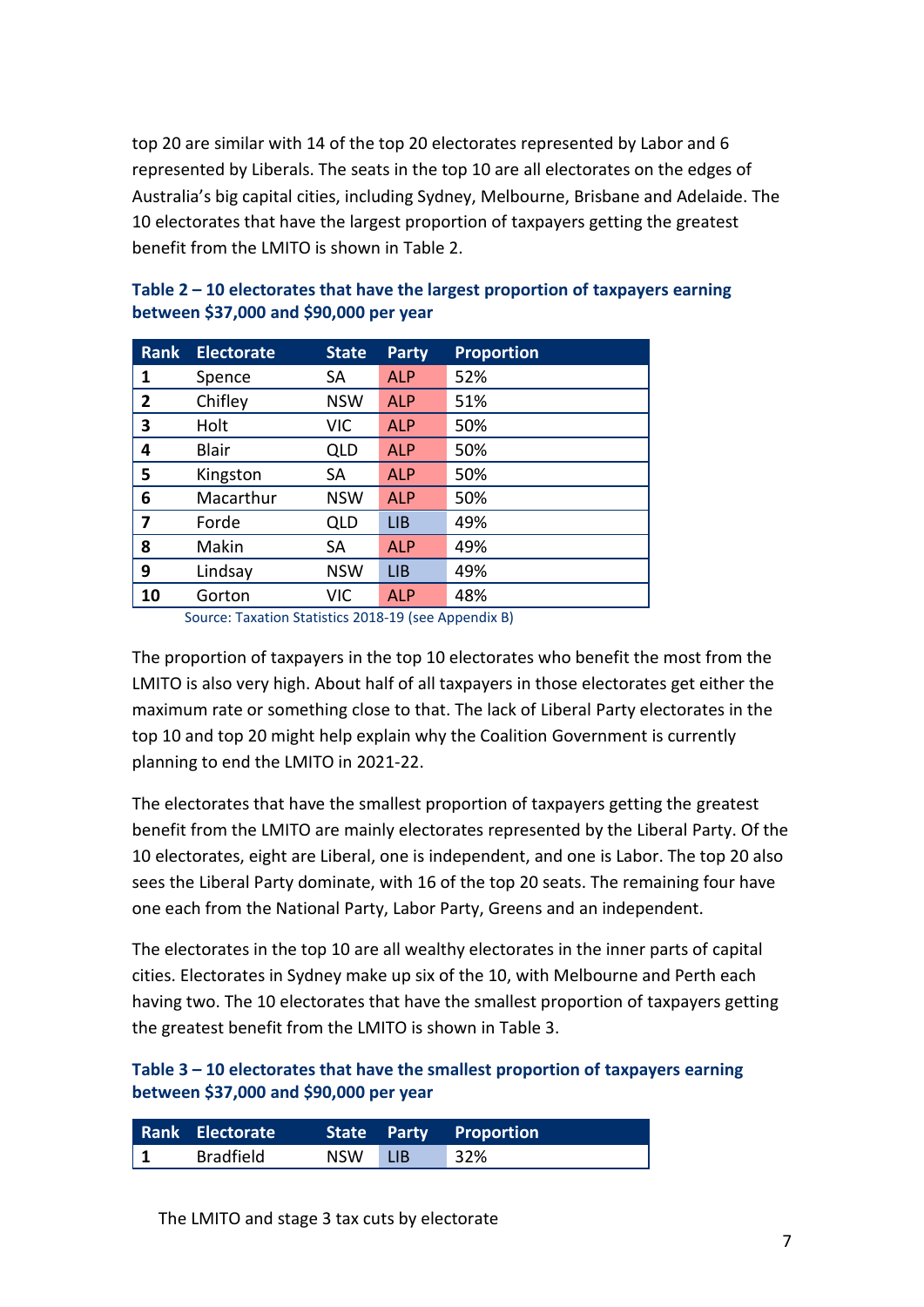| $\overline{2}$ | Wentworth      | <b>NSW</b> | LIB        | 32% |
|----------------|----------------|------------|------------|-----|
| 3              | North Sydney   | <b>NSW</b> | <b>LIB</b> | 32% |
| 4              | Curtin         | WA         | LIB        | 32% |
| 5              | Warringah      | <b>NSW</b> | <b>IND</b> | 33% |
| 6              | Kooyong        | VIC        | LIB        | 33% |
| 7              | Goldstein      | <b>VIC</b> | LIB        | 33% |
| 8              | <b>Berowra</b> | <b>NSW</b> | LIB        | 34% |
| 9              | Sydney         | <b>NSW</b> | <b>ALP</b> | 34% |
| 10             | Tangney        | WA         | <b>LIB</b> | 35% |

Source: Taxation Statistics 2018-19 (see Appendix B)

While these electorates have a much smaller proportion of taxpayers getting the maximum, or near, maximum rate, we still see about a third of the taxpayers in the electorate getting the maximum rate.

### **THE ELECTORATES BENEFITING FROM THE STAGE 3 TAX CUTS**

In July 2024, the last stage of the Commonwealth Government's tax plan will come into effect. This stage involves a number of changes to the tax rates and brackets. The result of this will reduce the progressive nature of the income tax system by flattening the tax brackets. This includes removing the 37 per cent tax bracket. After the stage 3 tax cut people earning from \$45,001 to \$200,000 per year will pay the same marginal rate of tax.

The stage 3 tax cut will:

- Increase the income at which the top tax bracket begins from \$180,001 to \$200,001.
- Removes the 37 per cent backet which previously applied to incomes from \$120,001 to \$180,000.
- Lower the income tax rate for the new bracket that extends from \$45,001 to \$200,000 from 32.5 per cent to 30 per cent.

Modelling from the Parliamentary Budget Office (PBO) shows that almost half (45 per cent) of the benefit of the tax cut goes to those earning more than  $$180,000.^4$  This is the group that will get the largest benefit from the tax cut. The electorate data includes an income bracket for those earning more than \$180,000. From this we can

<sup>4</sup> Wright S (2021) *Stage 3 tax cuts to cost \$184 billion as decade of deficits looms*, SMH, 28 July, available at <https://www.smh.com.au/politics/federal/stage-3-tax-cuts-to-cost-184-billion-as-decade-ofdeficits-looms-20210727-p58dd1.html>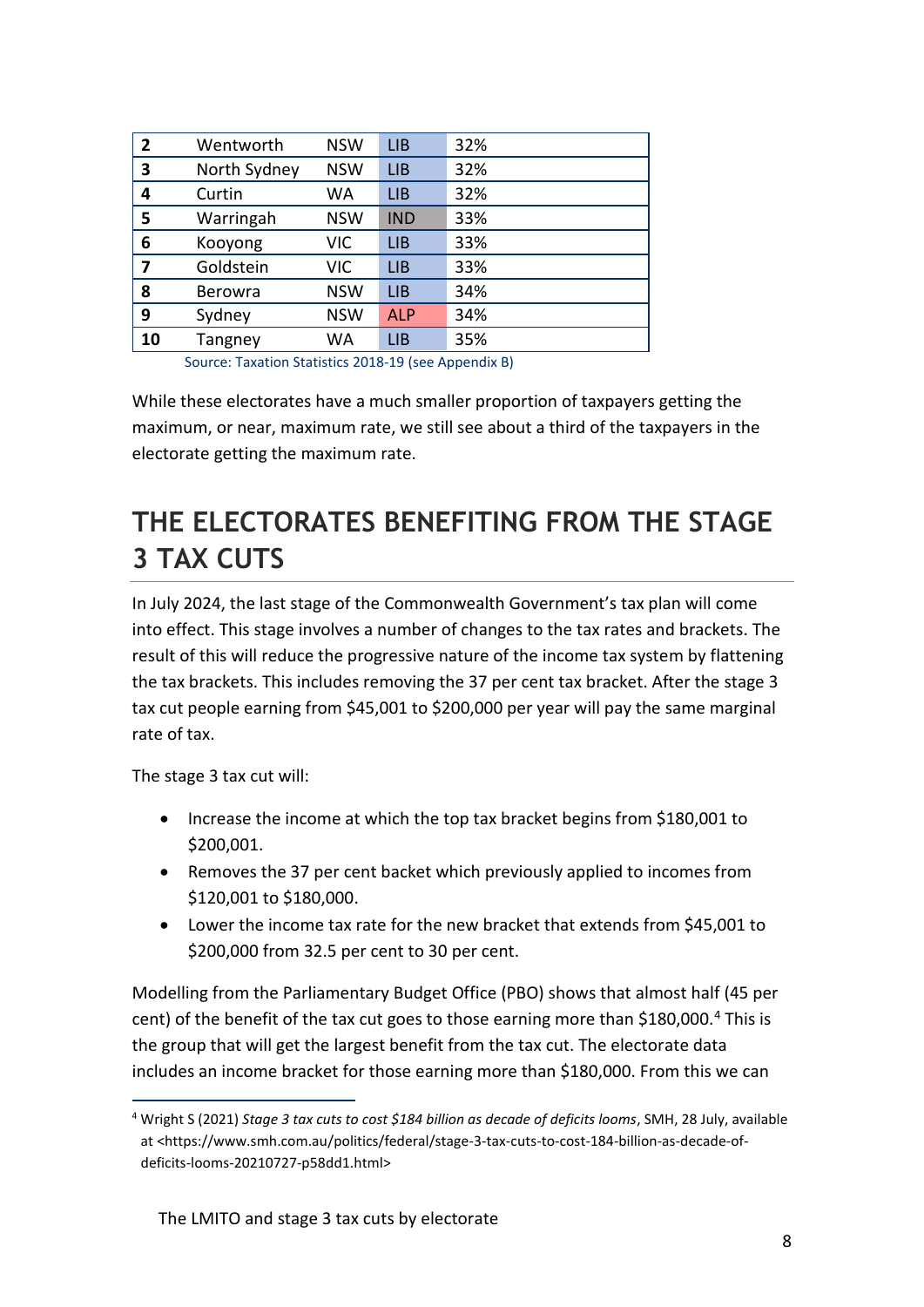find the electorates that have the largest proportion earning more than \$180,000 which we can use as a proxy for those getting the largest benefit from the stage 3 tax cuts.

The top 10 electorates that have the largest proportion of taxpayers getting the greatest benefit from the stage 3 tax cuts are mainly Liberal electorates. Of the top 10, seven are Liberal, two are Labor and one is independent. They are electorates in wealthy areas of the capital cities of Sydney, Melbourne and one in Perth. Table 4 shows the top 10 electorates that have the largest proportion of taxpayers getting the biggest benefit from the stage 3 tax cuts.

| <b>Rank</b>  | <b>Electorate</b> | <b>State</b> | <b>Party</b> | <b>Proportion</b> |
|--------------|-------------------|--------------|--------------|-------------------|
| 1            | Wentworth         | <b>NSW</b>   | <b>LIB</b>   | 15%               |
| $\mathbf{2}$ | Warringah         | <b>NSW</b>   | <b>IND</b>   | 14%               |
| 3            | North Sydney      | <b>NSW</b>   | <b>LIB</b>   | 14%               |
| 4            | Curtin            | WA           | <b>LIB</b>   | 12%               |
| 5            | <b>Bradfield</b>  | <b>NSW</b>   | LIB          | 11%               |
| 6            | Kooyong           | <b>VIC</b>   | <b>LIB</b>   | 11%               |
| 7            | Goldstein         | <b>VIC</b>   | LIB          | 11%               |
| 8            | <b>Higgins</b>    | <b>VIC</b>   | <b>LIB</b>   | 10%               |
| 9            | Macnamara         | <b>VIC</b>   | <b>ALP</b>   | 8%                |
| 10           | Grayndler         | <b>NSW</b>   | <b>ALP</b>   | 8%                |

**Table 4 – 10 electorates that have the largest proportion of taxpayers earning more than \$180,000 per year**

Source: Taxation Statistics 2018-19 (see Appendix B)

The prevalence of Liberal Party electorates might help to explain why the Government is very keen on the stage 3 tax cuts.

The 10 electorates that have the smallest proportion of taxpayers earning \$180,000 or more per year are very different. They are all electorates with Labor representatives. They are mostly located on the edges of capital cities. The exceptions to this are the seats of Lyons in Tasmania, which covers most of central Tasmania and the seat of Blair in Queensland which extends from Ipswich, west of Brisbane, north into rural areas.

#### **Table 5 – 10 electorates that have the smallest proportion of taxpayers earning more than \$180,000 per year**

|   | Rank Electorate | <b>State</b> | Party      | <b>Proportion</b> |
|---|-----------------|--------------|------------|-------------------|
|   | Spence          | SA           | <b>ALP</b> | 1%                |
|   | Chifley         | <b>NSW</b>   | <b>ALP</b> | 1%                |
| 3 | Kingston        | SA           | <b>ALP</b> | 1%                |
|   | <b>Bruce</b>    | VIC          | AI P       | 1%                |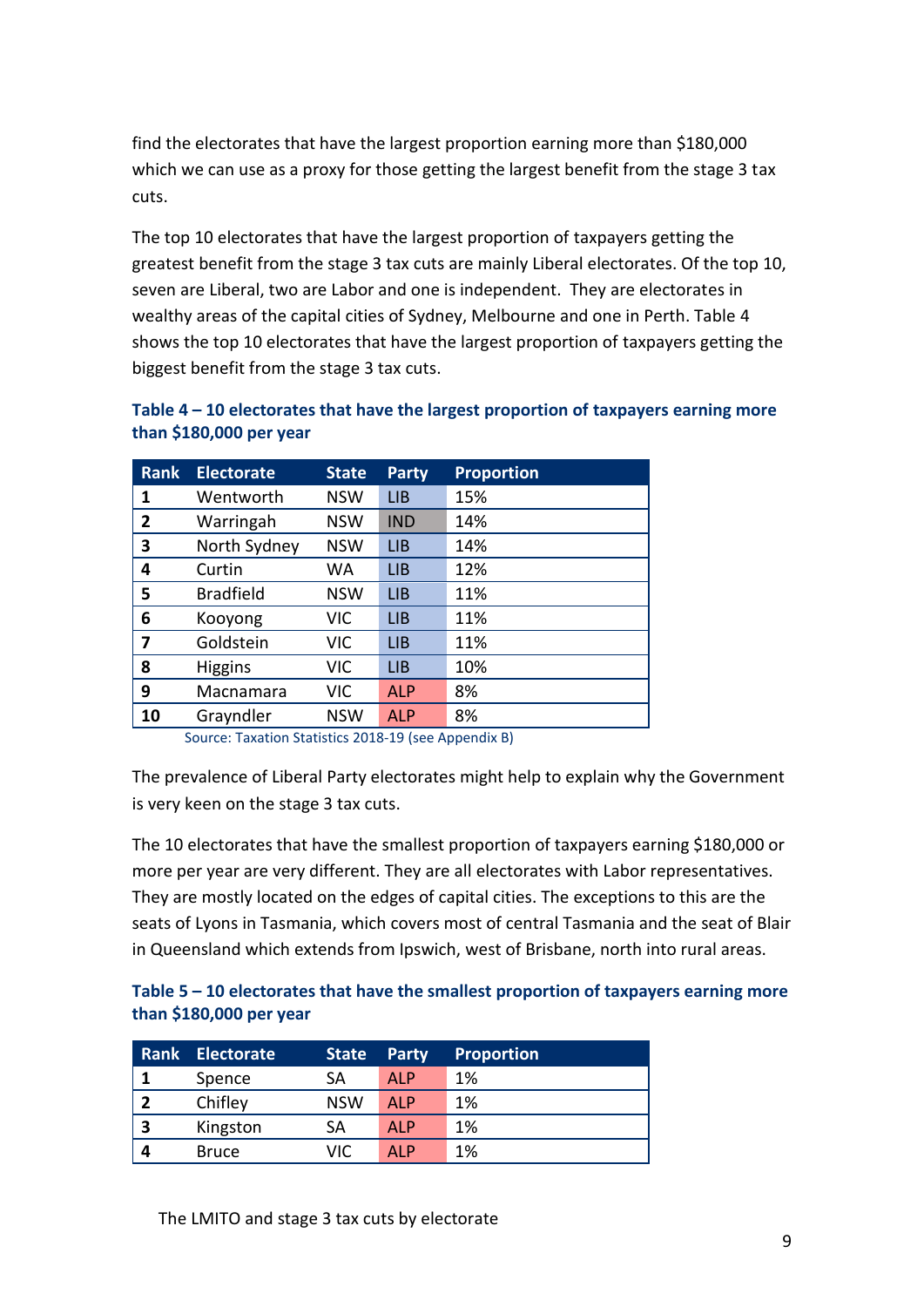|    | Makin        | SА         | <b>ALP</b> | 1% |
|----|--------------|------------|------------|----|
| 6  | Holt         | <b>VIC</b> | <b>ALP</b> | 1% |
|    | Blaxland     | <b>NSW</b> | <b>ALP</b> | 1% |
| 8  | Lyons        | <b>TAS</b> | <b>ALP</b> | 1% |
| 9  | Fraser       | <b>VIC</b> | <b>ALP</b> | 1% |
| 10 | <b>Blair</b> | QLD        | ALP        | 1% |

Source: Taxation Statistics 2018-19 (see Appendix B)

### **ELECTORATES GETTING LEAST BENEFIT FROM THE STAGE 3 TAX CUTS**

A large number of taxpayers will get no benefit from the stage 3 tax cut. This is people earning \$45,000 or less per year, which is about 40 per cent of all taxpayers. The data doesn't allow us to calculate the proportion of taxpayers earning \$45,000 or less per year but it does allow us to calculate the proportion earning \$37,000 or less per year. This is a reasonable proxy for those that will miss out on the stage 3 tax cuts.

Six of the top 10 are National Party electorates, with the remaining four represented by the Labor Party. The National Party have 16 seats in the House of Representatives, which makes six seats in the top 10 a significant proportion of total National Party seats. The top 20 electorates see an additional four National Party electorates making the list. This means that 10 National Party electorates are in the top 20 electorates that have the largest proportion of taxpayers that get no benefit from the stage 3 tax cuts.

| <b>Rank</b> | <b>Electorate</b> | <b>State</b> | <b>Party</b> | <b>Proportion earning</b><br>\$37,000 or less |
|-------------|-------------------|--------------|--------------|-----------------------------------------------|
| 1           | Lyne              | <b>NSW</b>   | <b>NAT</b>   | 50%                                           |
| 2           | <b>Blaxland</b>   | <b>NSW</b>   | <b>ALP</b>   | 50%                                           |
| 3           | Wide Bay          | QLD          | <b>NAT</b>   | 49%                                           |
| 4           | Page              | <b>NSW</b>   | <b>NAT</b>   | 48%                                           |
| 5           | Richmond          | <b>NSW</b>   | <b>ALP</b>   | 47%                                           |
| 6           | Hinkler           | QLD          | <b>NAT</b>   | 47%                                           |
| 7           | Cowper            | <b>NSW</b>   | <b>NAT</b>   | 47%                                           |
| 8           | Maranoa           | QLD          | <b>NAT</b>   | 47%                                           |
| 9           | Watson            | <b>NSW</b>   | <b>ALP</b>   | 46%                                           |
| 10          | Gilmore           | <b>NSW</b>   | <b>ALP</b>   | 46%                                           |

#### **Table 6 – 10 electorates that have the largest proportion of taxpayers earning \$37,000 or less per year**

Source: Taxation Statistics 2018-19 (see Appendix B)